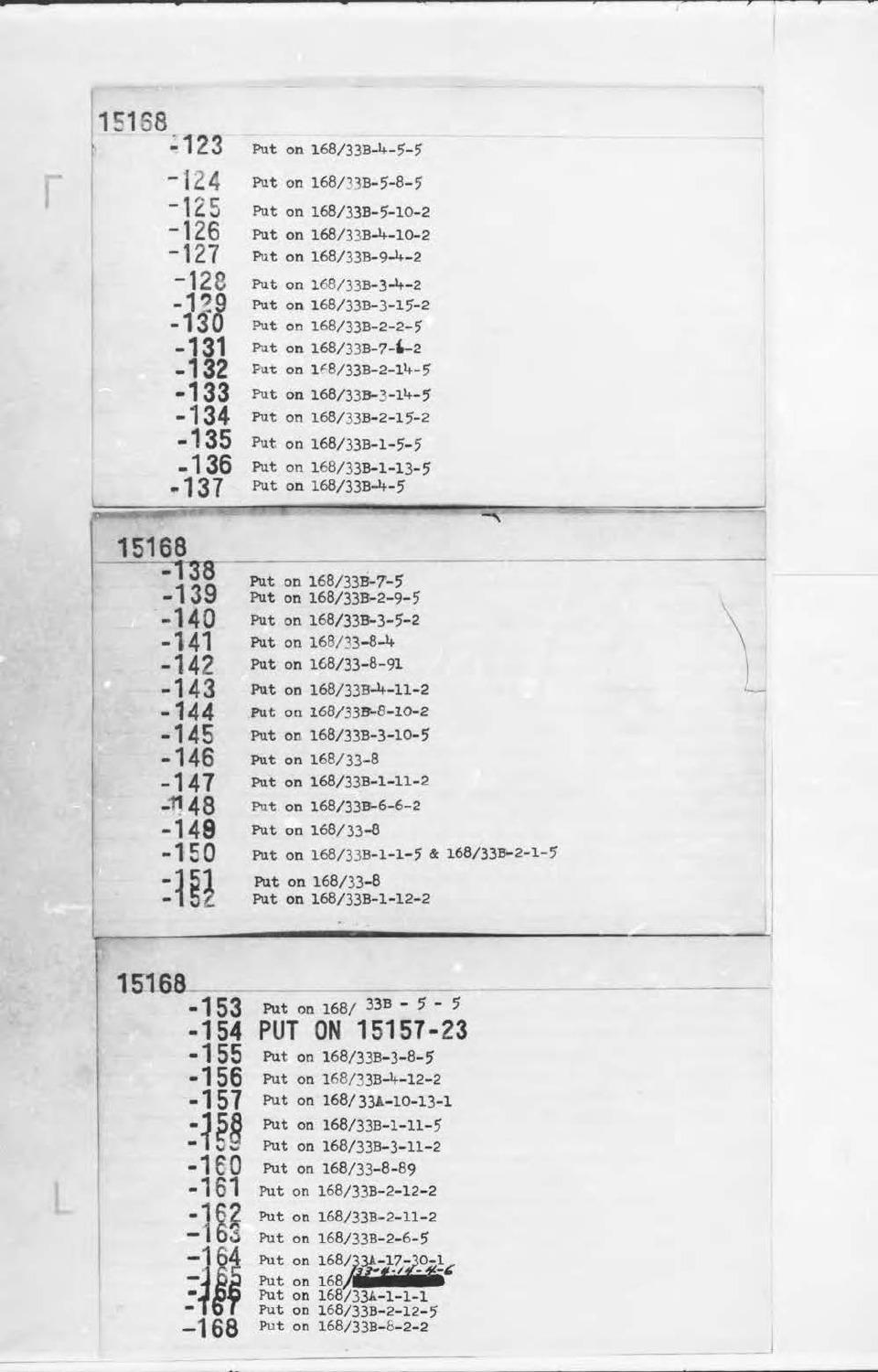**<sup>179</sup>**18( Put on 168/334-5-1 VOL Put on 168 /33A-4-36-1

| $15168 -$ |                                   |  |
|-----------|-----------------------------------|--|
| 169       | Put on 168/33B-1-3-2              |  |
| 170       | Put on 168/33B-1-2-5              |  |
| 171       | Put on $168/33 - 1 - 8 - 4 - 14$  |  |
| 172       | Put on 168/33A-6-36-1             |  |
| 173       | Put on 168/33009 + 168/33A-1-33-1 |  |
| 174       | Put on 168/33A-2-35-1             |  |
| 175       | Put on 168/33A-1-35-1             |  |
| 176       | Put on 168/33-2-13-4-14           |  |
| 177       | Put on 168/33A-11-30-1            |  |
| 178       | Put on 168/33A-2-3-1              |  |

J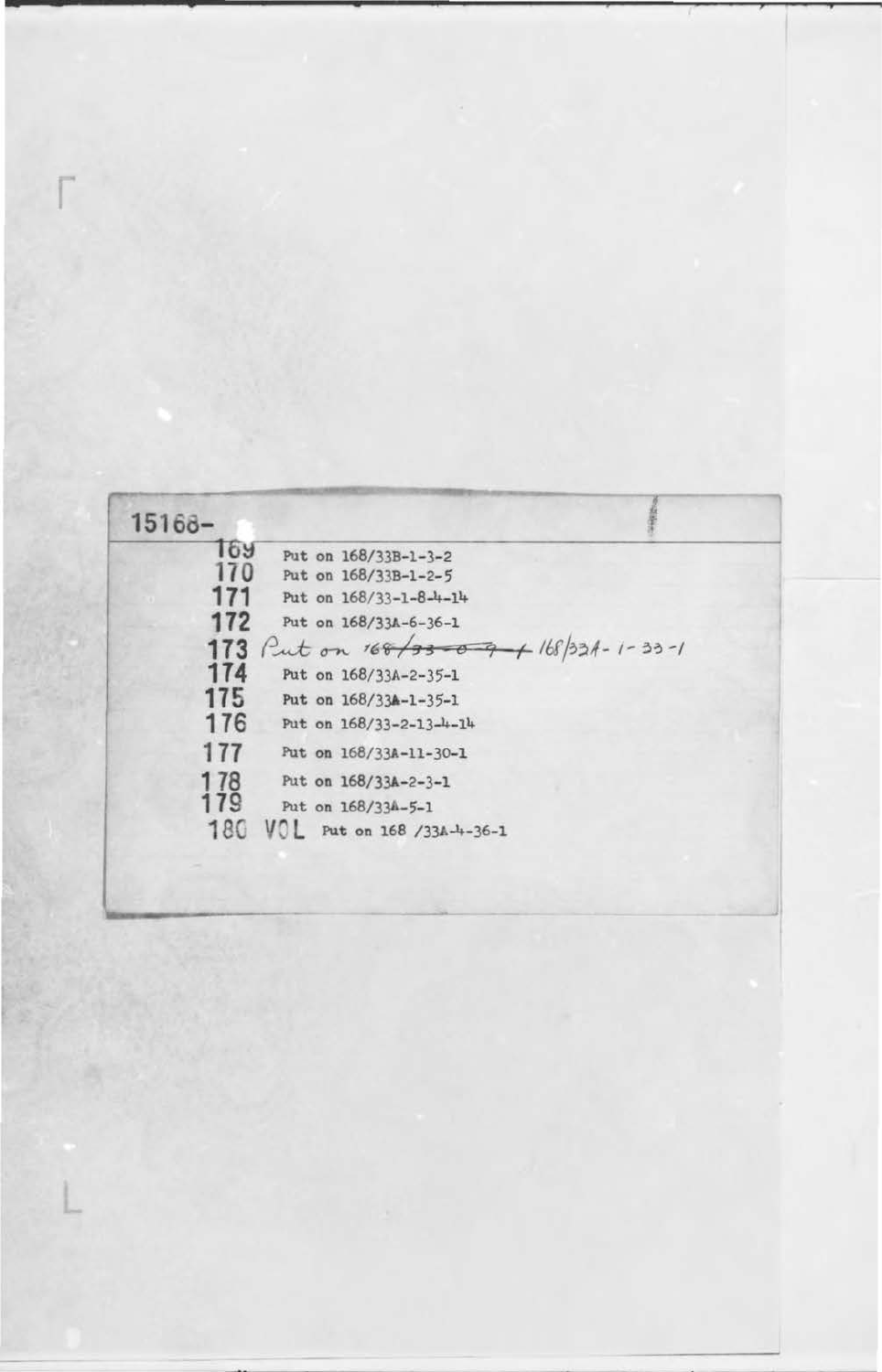$\mathcal{L} = \mathcal{L} \left( \mathcal{L} \right) \mathcal{L} \left( \mathcal{L} \right)$ 15169 -1 PUT ON 169 / 33-1<br>-2 PUT ON 169 / 33-0-6-6<br>-3 PUT ON 169 / 33-0-3-11<br>-4 PUT ON 169 / 33-0-3-1<br>-5 *fut on* 169 / 33-0-3-1

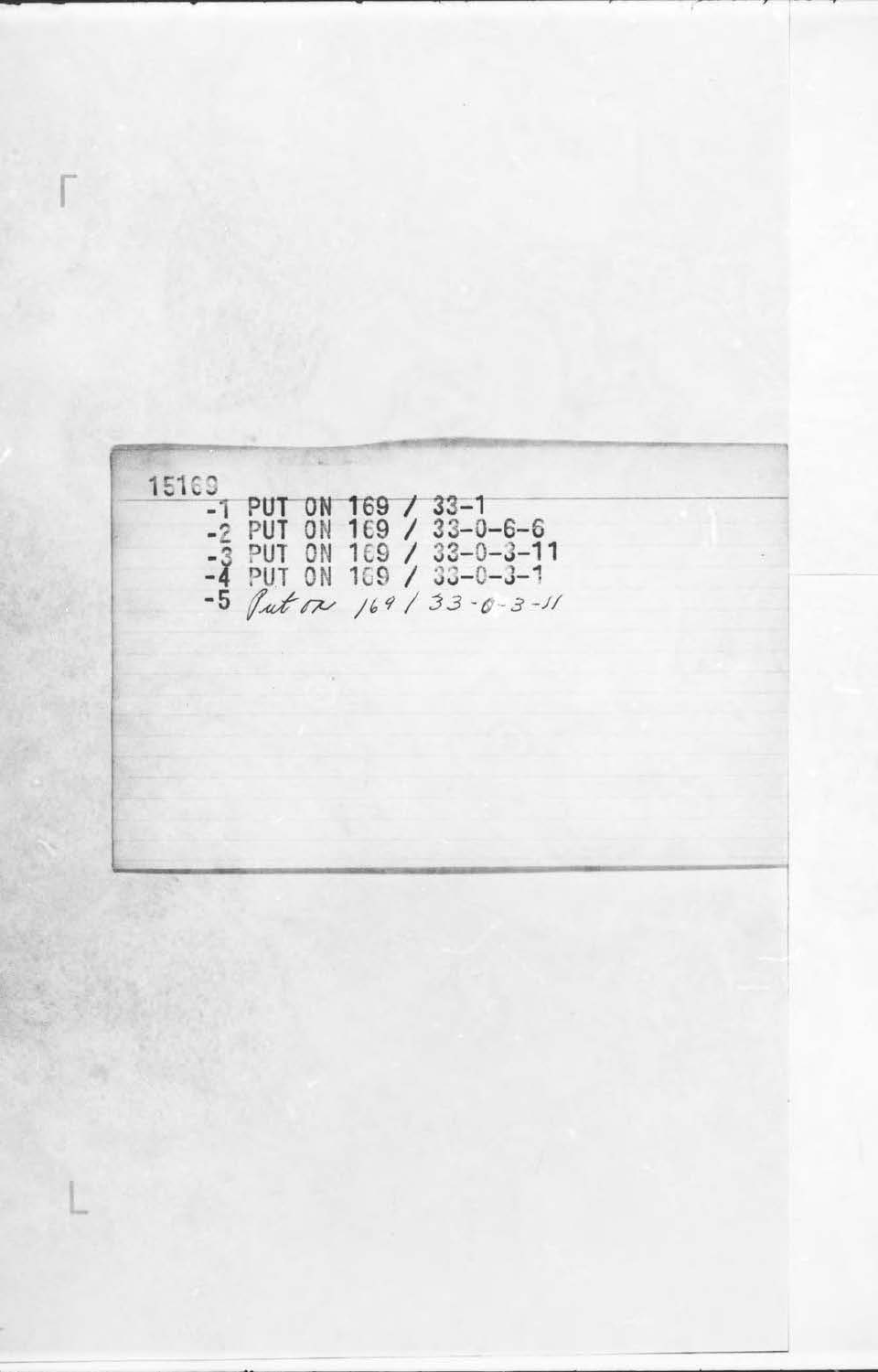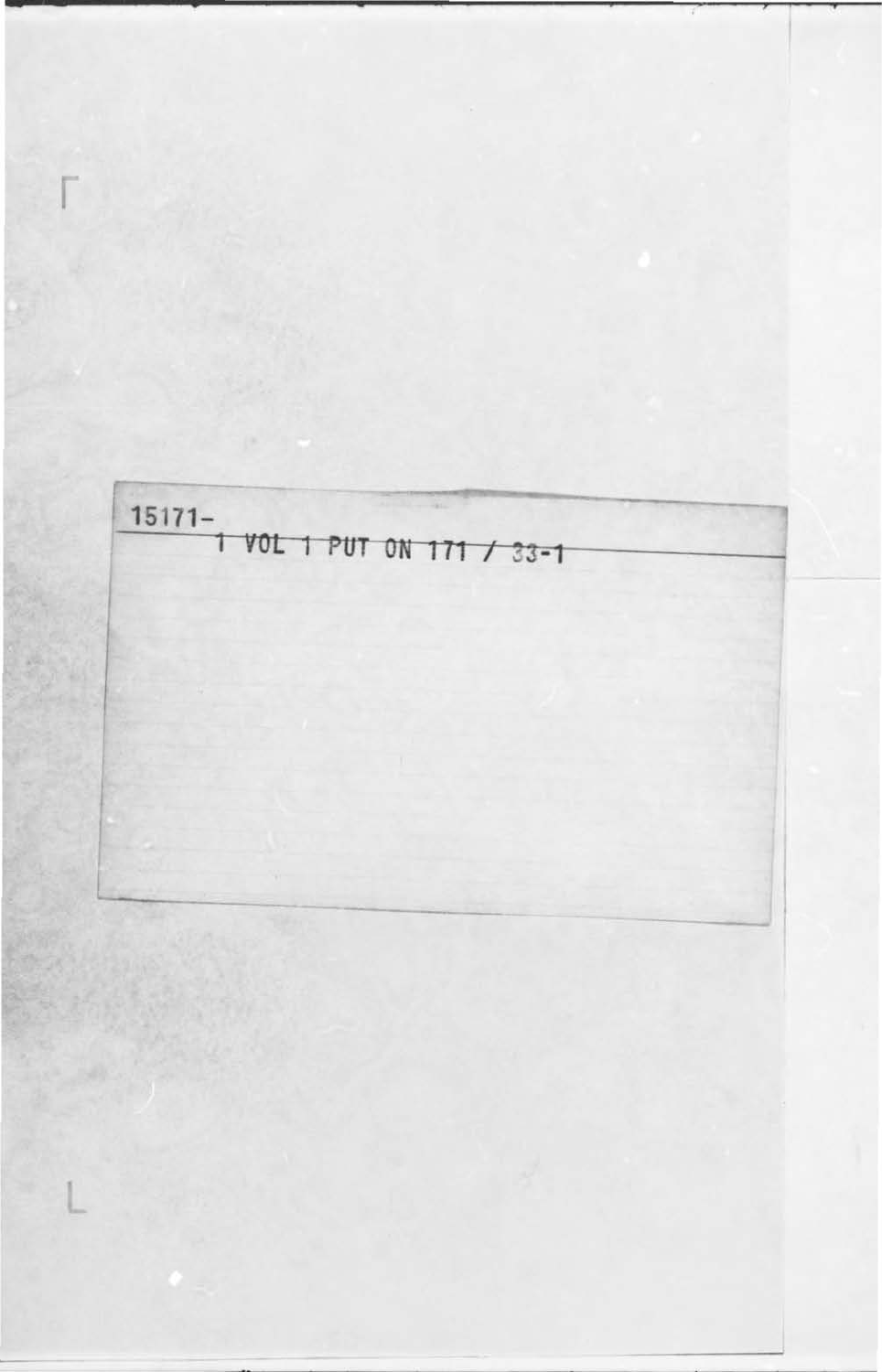